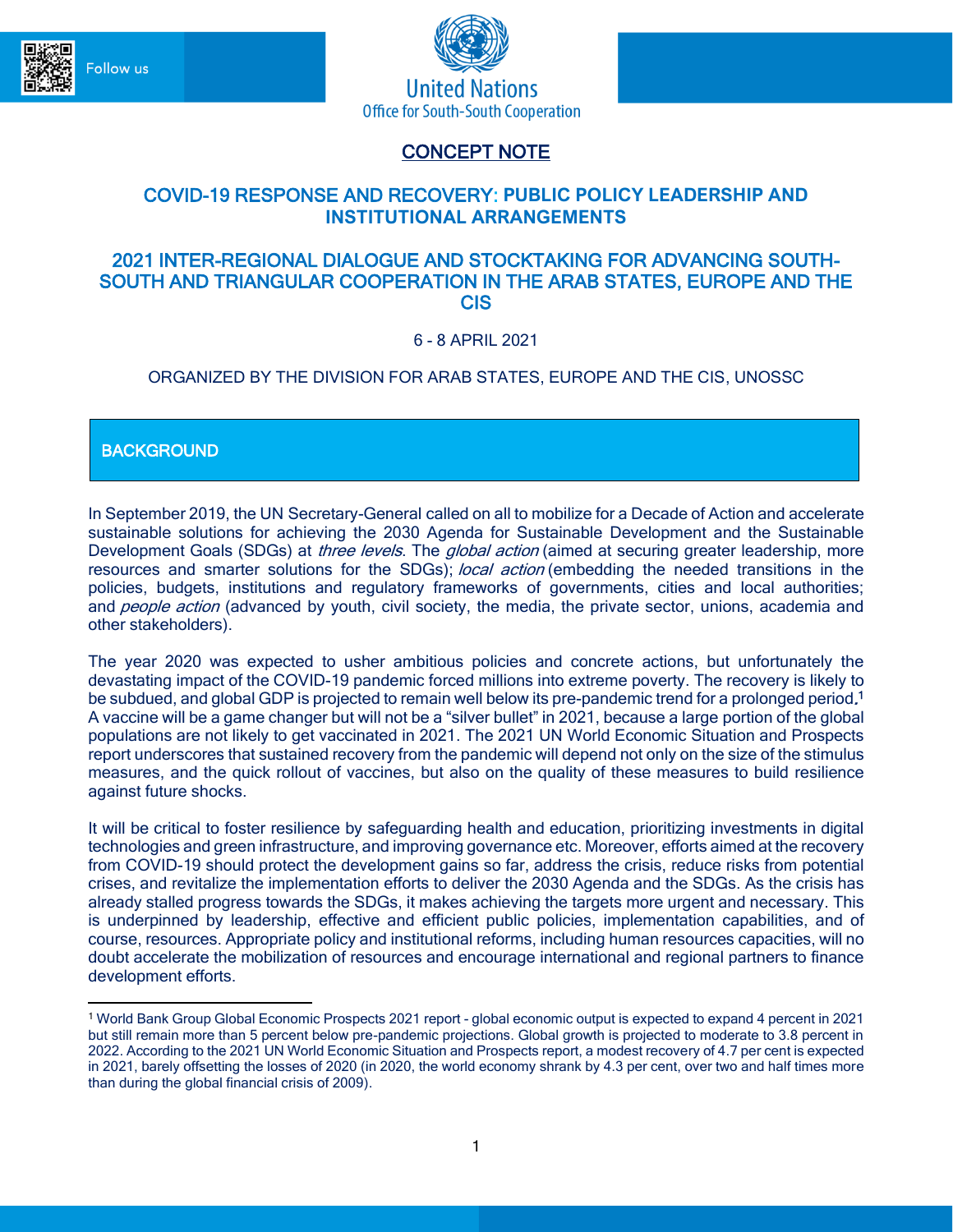



The COVID-19 pandemic also highlighted the need for integrated approaches to development, including from the UN system entities. At the global level, a UN global framework for the immediate socio-economic [response to COVID-19](https://eur03.safelinks.protection.outlook.com/?url=https%3A%2F%2Fwww.un.org%2Fsites%2Fun2.un.org%2Ffiles%2Fun_framework_report_on_covid-19.pdf&data=02%7C01%7Crenata.rubian%40undp.org%7Cbda70206b7e149a9847a08d83de5f3be%7Cb3e5db5e2944483799f57488ace54319%7C0%7C0%7C637327405136819225&sdata=8Xf3JS7gVbb2uNxMkN4UStG%2F0wUvTL6xZkDoExhyzQg%3D&reserved=0) was developed immediately to provide a blueprint for UN Country Teams (UNCTs) to deliver joint support to countries navigating public policy decisions amidst extraordinary challenges. As of February 2021, under the leadership of UN Resident Coordinators and with the support of UNDP as the Technical Lead for socio-economic response, over 130 socio-economic impact assessments (SEIAs) and 115 Socio-Economic Response Plans (SERPs) have already been completed across 97 countries in five regions to guide the governments. The picture emerging from the SEIAs is one of rapidly deteriorating fiscal space needed to avoid a humanitarian and economic crisis in the most vulnerable countries. Governments in developing countries have repurposed vast amounts of fiscal resources, yet fiscal gaps remain. In various SERPs, a clear linkage with the Integrated National Financing Framework (INFF) process is articulated as a tool to understand the national financing for the development landscape. In addition to governance, rule of law, justice and social cohesion issues and the need for a strong gender empowerment agenda, impact assessments reveal that the three most covered issues, that being the protection of vulnerable groups, jobs/livelihoods and fiscal space/debt issues, are likely to continue to play out in 2021.

At its 19th session in May 2020, the UN Committee of Experts on Public Administration, under the overall theme of "promoting effective governance and institutional reform to accelerate delivery of the Sustainable Development Goals", with particular reference to the COVID-19 pandemic response and recovery, recommended that action be taken to strengthen public sector capabilities for the SDGs, invest in the future public sector workforce, expand the use of digital technologies and address digital divides. The Committee stressed the importance of strengthening the capacity of institutions and of re-establishing credible governance and public administration institutions in countries affected by conflict. Another key message was that the pandemic presented a unique opportunity to reimagine the role of institutions and policymaking, promote new governance norms and shift from past practices to transformative pathways that strengthened resilience and accelerated action. Finally, the Committee reiterated the important role of subnational governments in delivering the SDGs and that expanded efforts were needed to strengthen local government finance and financial management through a concerted global effort, in order to address severe budgetary challenges and financial risks that Governments were currently facing at the subnational level.

Countries in the Arab States and Europe and the CIS regions have focused on solutions through the innovations in public administration. Evidence has shown that collaboration and transfer of lessons learned and knowledge and the 'know-how' through South-South, triangular and East-East cooperation, can, with minimal cost and less time to adapt solutions, help countries to solve some of their pressing problems. In the current changing global economic landscape, financing the transformative 2030 development agenda requires an unprecedented level of cooperation between governments, international development cooperation entities and the private sector, as well as policies and institutions that facilitate the most effective and efficient use of available resources and attract new and diverse sources of financing. Mobilization of domestic resources, efficient and transparent management of development assistance, effective governance and strong and independent institutions are at the forefront of financing for development. Moreover, the COVID-19 pandemic also presents a genuine test of global solidarity, and an opportunity of reviewing and/or revitalizing international cooperation, within the context of SDG 17.

South-South and triangular cooperation, as a complement to North-South cooperation, continue to play an important role in the global development cooperation discourse and architecture for sustainable development. Within this ever-growing space, many efforts are already under way both in countries and within the UN system to leverage South-South and triangular cooperation in supporting the implementation of the 2030 Agenda and other internationally agreed development goals. The BAPA + 40 Outcome Document of the Second UN High-level Conference on South-South Cooperation in 2019 has also underlined the imperative for sharing knowledge, experiences, best practices and homegrown development approaches. The Outcome Document also reaffirmed the role of UN system entities in this endeavor, including UNCTs, and called on the entities to also continue supporting regional and sub-regional organizations. A significant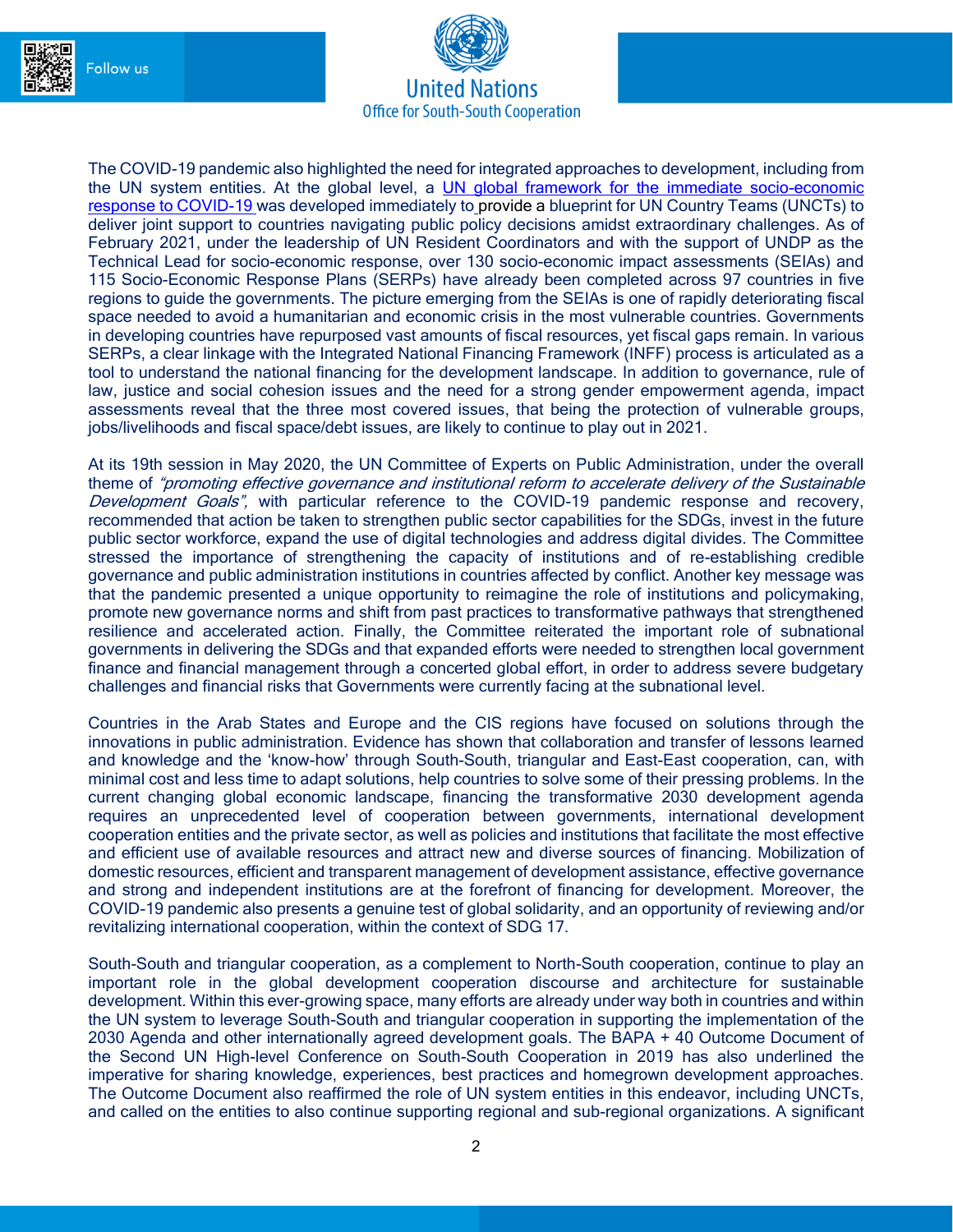



number of UNSDCFs and SEIAs underline the importance of South-South, triangular and East-East cooperation and regional and inter-regional integration and cooperation, including on several sectors and themes. Last year was also critical transition year as the UNCTs were, as part of the UN development system reform, progressively shifting to the new United Nations Sustainable Development Cooperation Frameworks (UNSDCFs).

Within the UN system, the UN Office for South-South Cooperation (UNOSSC) is responsible for mainstreaming South-South and triangular cooperation across the UN system and assisting developing countries in strengthening their capacities to manage, design and implement South-South cooperation policies and initiatives through the identification, sharing, and transfer of successful Southerngenerated development knowledge and solutions. Over the last several years, several UN entities have also stepped up their engagement and support, within their respective mandates, and this is on the rise. With the approval of the first-ever UN System-wide Strategy on South-South and Triangular cooperation by the Executive Committee of the UN Secretary-General in 2020, we should expect a more system-wide, systematic, and coherent approach to policy, programmatic and partnership support on South-South and triangular cooperation at all levels: global, regional and national.

Today's challenges are no longer confined to one country or region – they transcend boundaries and affect peoples and communities disproportionately. This is where collective actions, solidarity, international cooperation, and multilateralism are so crucial.

### KEY OBJECTIVES

Since 2016 and in response to the ambitious development agenda of the countries in the Arab States, Europe and the CIS, the Division for Arab States, Europe and the CIS of UNOSSC, with the support of governments, UN entities and international and regional organizations and partners, had been organizing Regional Networking Forums on South-South and Triangular Cooperation:

- i. To improve the understanding of the role and contribution of South-South and triangular cooperation to development in general, and to achieving the 2030 Agenda in particular
- ii. To provide a platform to share best practices and policy recommendations
- iii. To enhance the South-South and triangular cooperation's national eco-system within the Arab States, Europe and the CIS through identification of joint challenges, and co-development of solutions. Last forum took pace in 2019 on the margins of the BAPA +40 Conference.

This Inter-regional Dialogue, organised in the context of renewed public policy leadership, UN development system reform, and financing for development, will take stock of developments thus far and identify key policy, programmatic and partnerships opportunities that can be advanced through South-South, triangular and East-East cooperation. It is also anticipated that relevant outcomes of the dialogue could also feed into the several deliberative processes around the development of the new Strategic Framework for UNOSSC 2022-2025.

More specifically, the inter-regional dialogue will:

- Identify key public policy challenges in the context of COVID-19 response and recovery current and emerging demands for support.
- **Deliberate on opportunities** for strengthened inter, intra and sub-regional collaboration, through evidence-based examples and partnership modalities, and recommend actions to overcome challenges and bottlenecks.